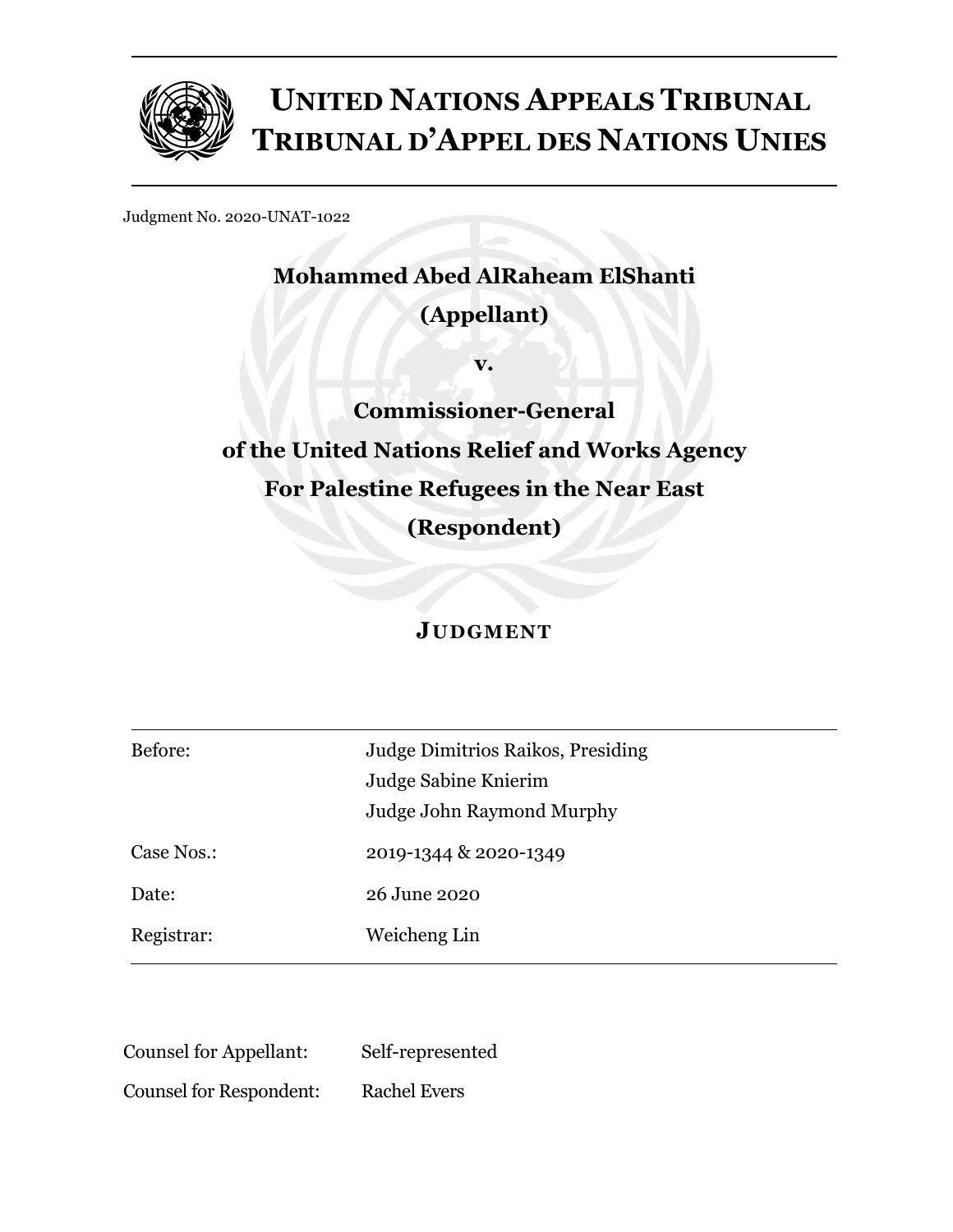Judgment No. 2020-UNAT-1022

#### **JUDGE DIMITRIOS RAIKOS, PRESIDING.**

1. The United Nations Appeals Tribunal (Appeals Tribunal) has before it two appeals filed by Mr. Mohammed Abed AlRaheam ElShanti, one against Judgment No. UNRWA/DT/2019/051 (on the merits) and the other against Judgment No. UNRWA/DT/2019/065 (on application for revision and interpretation), rendered by the Dispute Tribunal of the United Nations Relief and Works Agency for Palestine Refugees in the Near East (UNRWA DT or UNRWA Dispute Tribunal and UNRWA or Agency, respectively) on 9 September 2019 and 12 November 2019. Mr. ElShanti filed his appeals on 19 December 2019 and 10 January 2020, and the Commissioner-General of UNRWA filed his answers on 5 March 2020 and 24 March 2020.

2. For reasons of judicial economy, the Appeals Tribunal consolidated the two appeals by Order No. 373 (2020). For reasons set out below, we dismiss the appeals and affirm the Judgments of the UNRWA DT.

#### **Facts and Procedure**

3. Mr. ElShanti was a staff member employed by the Agency under a fixed-term appointment ("FTA") in the Gaza Field Office ("GFO").

4. In a statement to staff members on 17 January 2018, the Commissioner-General ("CG") announced that the Government of the United States was limiting its contribution to the Agency to 60 million USD in 2018, compared to its contribution of more than 350 million USD in 2017.

5. In a letter to all staff members in the GFO dated 6 March 2018, the Director of UNRWA Operations, Gaza ("DUO/G") highlighted the financial difficulties the Agency was facing due to the sudden decrease in contributions to the Agency, specifically noting that "[t]he huge reduction in funding […] that was expected in 2018 for both our Programme Budget and Emergency Appeals by UNRWA's largest donor, the [United States of America], plunged the Agency into a dramatic and sudden existential crisis".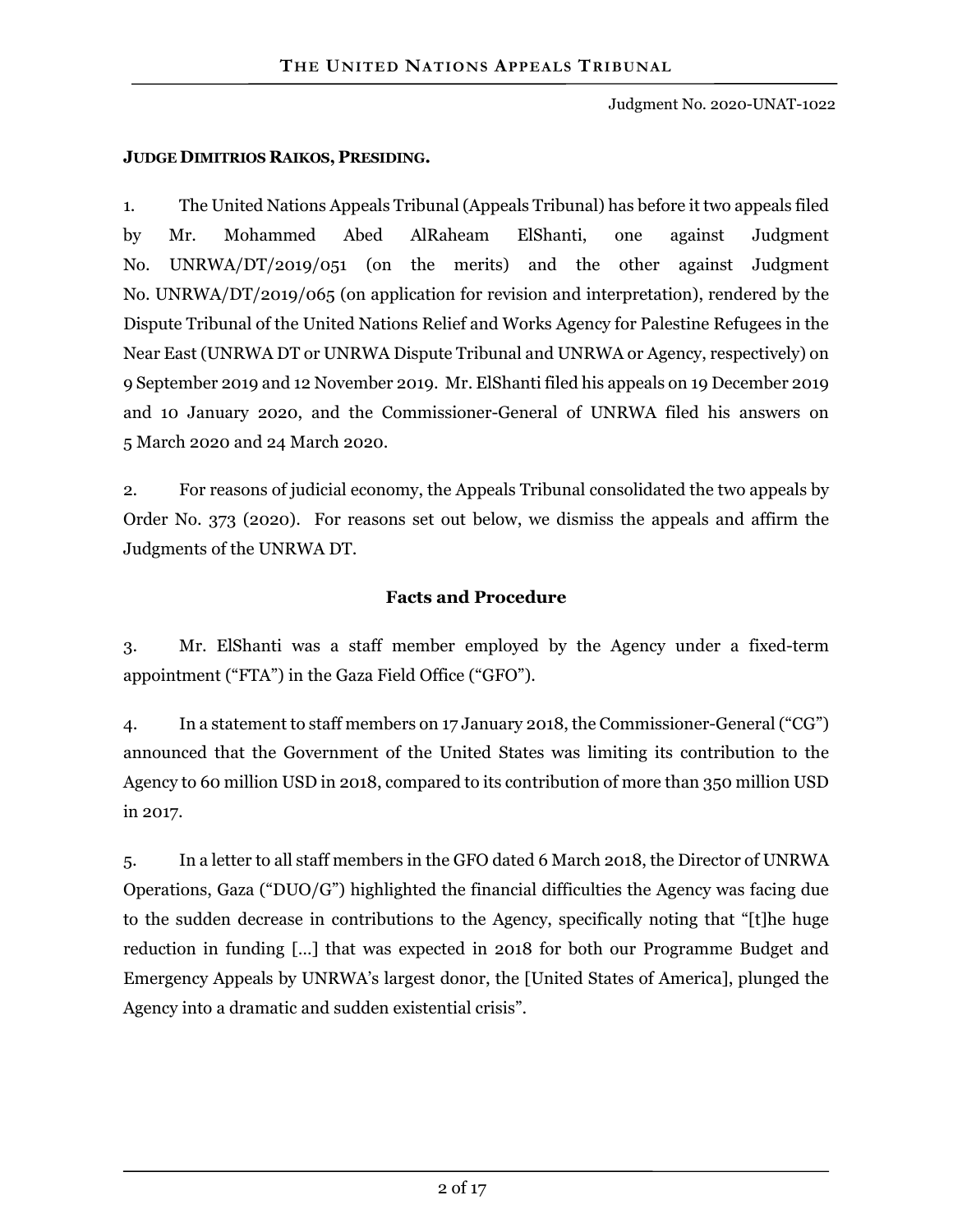6. Due to the Agency's financial crisis, in an interoffice memorandum dated 4 July 2018, the Deputy Commissioner-General ("D/CG") recommended to the CG that the CG authorise an increase of 548 part-time posts for the GFO, the redeployment of 280 staff members, and the separation of 113 staff members. The CG approved the D/CG's recommendation on 5 July 2018.

7. In an update to staff members on 7 July 2018 about the impact of the financial crisis, the CG described the aforementioned measures that the Agency was taking to better address the challenges of the funding cut.

8. By letter dated 25 July 2018, the DUO/G informed Mr. ElShanti of the Agency's decision to abolish his post.

9. Following an agreement reached on 1 September 2018 between the DUO/G and the Local Staff Union ("LSU") in Gaza, Mr. ElShanti's FTA was extended on a full-time basis until the end of September 2018.

10. On 18 September 2018, Mr. ElShanti submitted a request for review of the Agency's decision to abolish his post.

11. On 30 September 2018, Mr. ElShanti was separated from the Agency upon the expiry of his FTA.

12. On 22 November 2018, Mr. ElShanti submitted an application against the Agency's decision to "abolish" his post.

13. By Order No. 079 (UNRWA/DT/2019) dated 10 April 2019, the UNRWA DT granted the Respondent's motion for consolidation and consolidated Mr. ElShanti's application with three other applications.

14. On 9 September 2019, the UNRWA Dispute Tribunal issued its Judgment No. UNRWA/DT/2019/051 (*El Shanti and El Najjar v. Commissioner-General of the United Nations Relief and Works Agency for Palestine Refugees in the Near East*) dismissing the applications.

15. On 6 October 2019, Mr. ElShanti filed an application for revision and interpretation of Judgment No. UNRWA/DT/2019/051.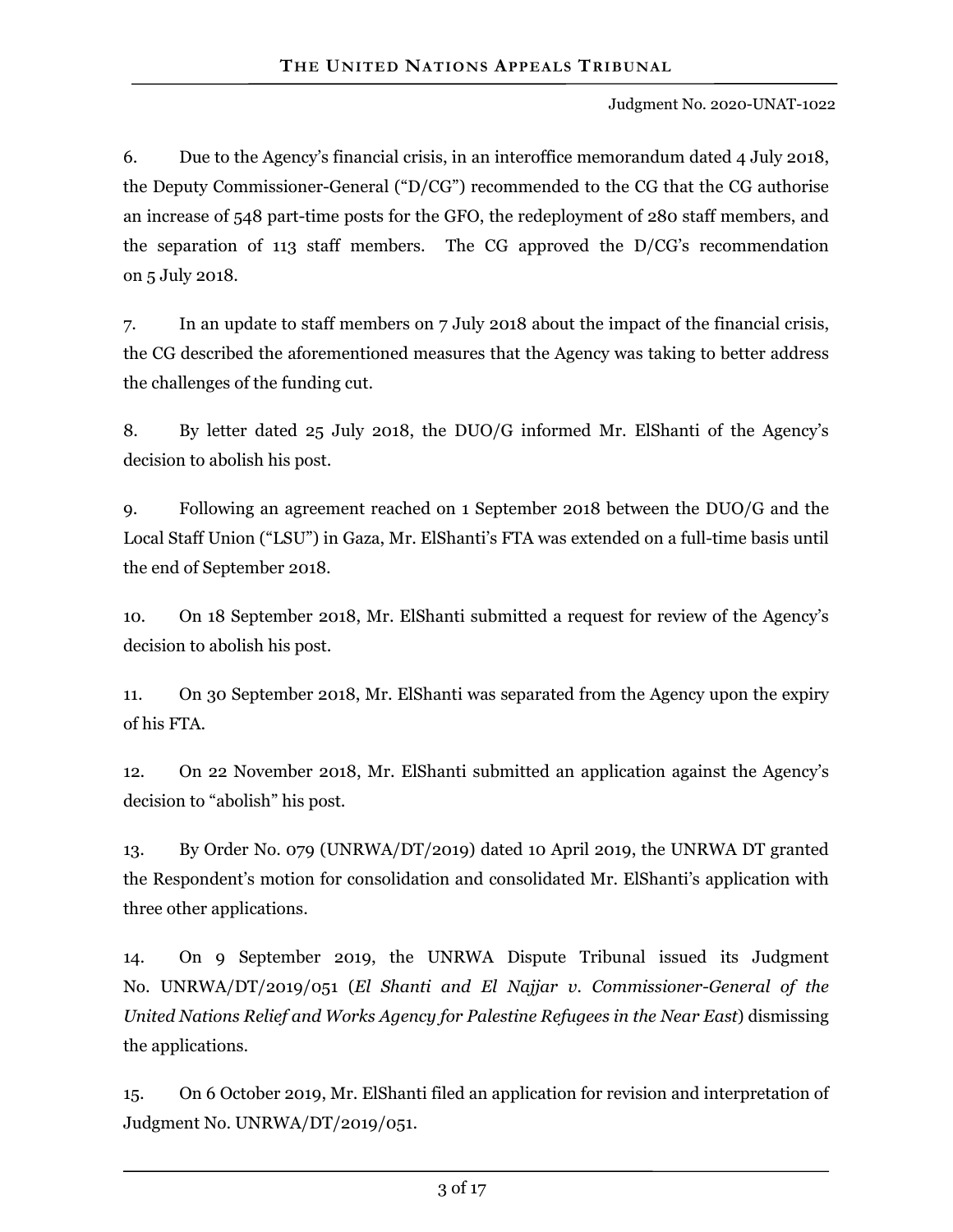16. On 12 November 2019, the UNRWA DT issued Judgment No. UNRWA/DT/2019/065 dismissing Mr. ElShanti's application for revision but allowing his application for interpretation of Judgment No. UNRWA/DT/2019/051. In the Judgment, the UNRWA DT provided the necessary interpretation and clarification with respect to the contested decision.

#### **Submissions**

*Case No. 2019-1344: Appeal of Judgment No. UNRWA/DT/2019/051*

#### **Mr. ElShanti's Appeal**

17. Mr. ElShanti alleges, in his lengthy submission, errors of facts, procedure and law, as grounds for appeal. His main contentions in this regard are summarized as follows:

18. The UNRWA DT erred in fact and law in its characterization of the impugned administrative decision. Mr. ElShanti contends that he did not contest the non-renewal decision and did not submit a decision review request in respect of the non-renewal decision. He has requested review of the administrative decision to abolish his post.

19. The UNRWA DT erred on a question of fact and law by consolidating the cases.

20. The UNRWA DT erred in fact and law in its consideration of the status of his fixed-term contract.

21. Mr. ElShanti requests that the Appeals Tribunal rescind the impugned Judgment and order payment of all his entitlements to salaries and benefits from 1 September 2018 to date. He is also seeking compensation for pecuniary losses and moral damages as well as an award of all the travel costs he has incurred.

#### **The Commissioner-General's Answer**

22. Mr. ElShanti presents numerous grounds of appeal in his appeal brief, most of which are either irrelevant or incoherent.

23. The issue with regard to the characterization of the impugned decision was the subject of Mr. ElShanti's application for revision and interpretation of the Judgment that he filed on 6 October 2019. By Judgment No. UNRWA/DT/2019/065 dated 12 November 2019, the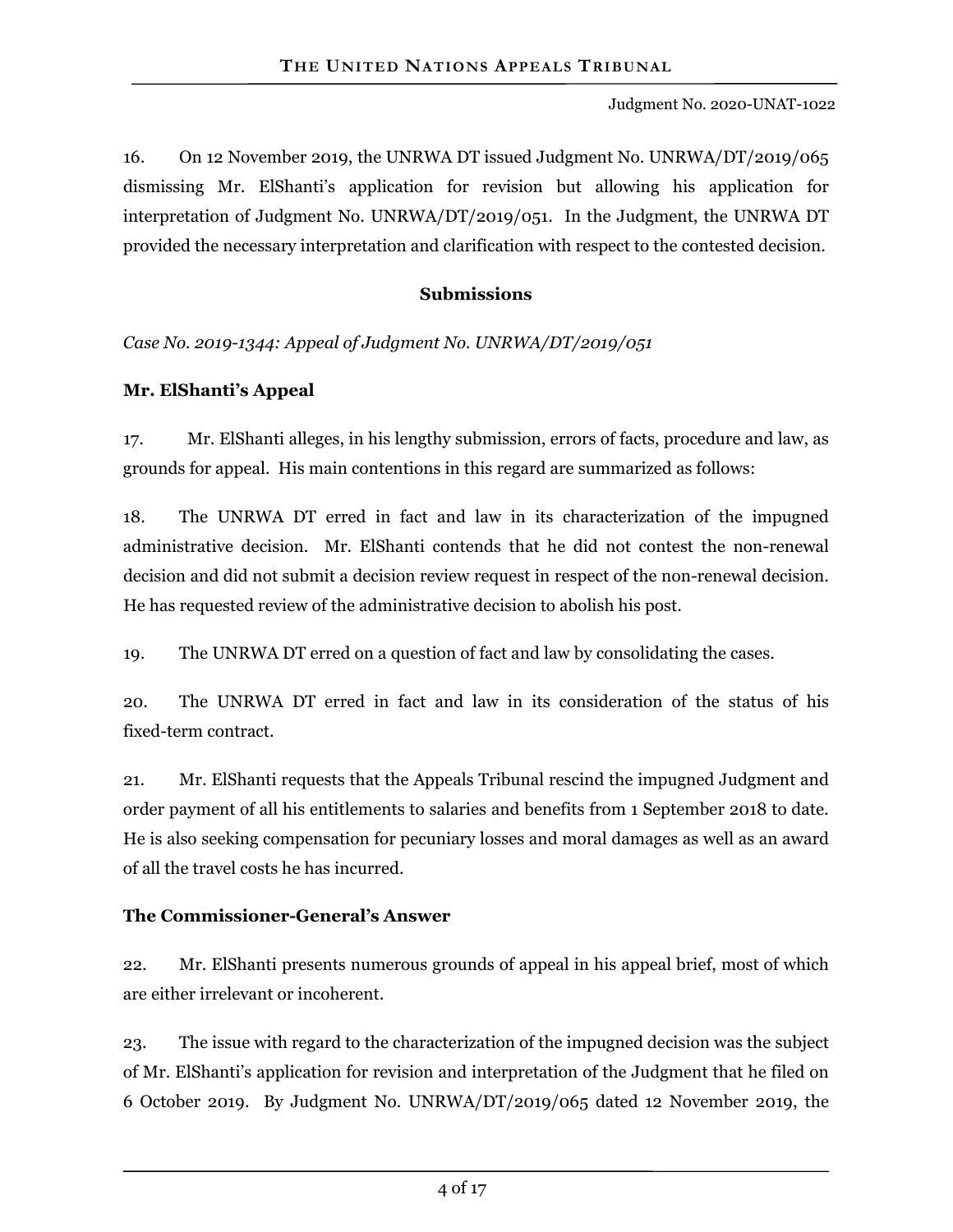UNRWA DT in a reasoned judgment clarified the characterization of Mr. ElShanti's application as a challenge to the decision not to renew his fixed-term appointment.

24. Mr. ElShanti has not presented cogent arguments to support the conclusion that the characterization and reasoning of the UNRWA DT was incorrect in law.

25. Mr. ElShanti presents no arguments in support of the contention that the UNRWA DT erred in consolidating the cases. As such, the UNRWA DT's decision to consolidate the cases remains unassailed.

26. The Commissioner-General requests that the Appeals Tribunal dismiss Mr. ElShanti's appeal.

*Case No. 2020-1349: Appeal of Judgment No. UNRWA/DT/2019/065*

#### **Mr. ElShanti's Appeal**

27. Mr. ElShanti submits that the UNRWA DT erred in fact and law in its characterization of the impugned administrative decision as reflected in its Judgment on the application for revision and interpretation.

28. Mr. ElShanti contends that he did not contest the non-renewal decision and that he was clear in his decision review request that he contested the abolition of his post. The last notification he received from management was in relation to the abolition of his post, resulting in him being declared provisionally redundant.

29. The UNRWA DT erred in fact and law as the decision to abolish his post had a direct impact on his terms of employment.

30. Mr. ElShanti requests that the Appeals Tribunal rescind the impugned Judgment and order payment of all his entitlements to salaries and benefits from 1 September 2018 to date. He is also seeking compensation for pecuniary losses and moral damages as well as an award of all the travel costs.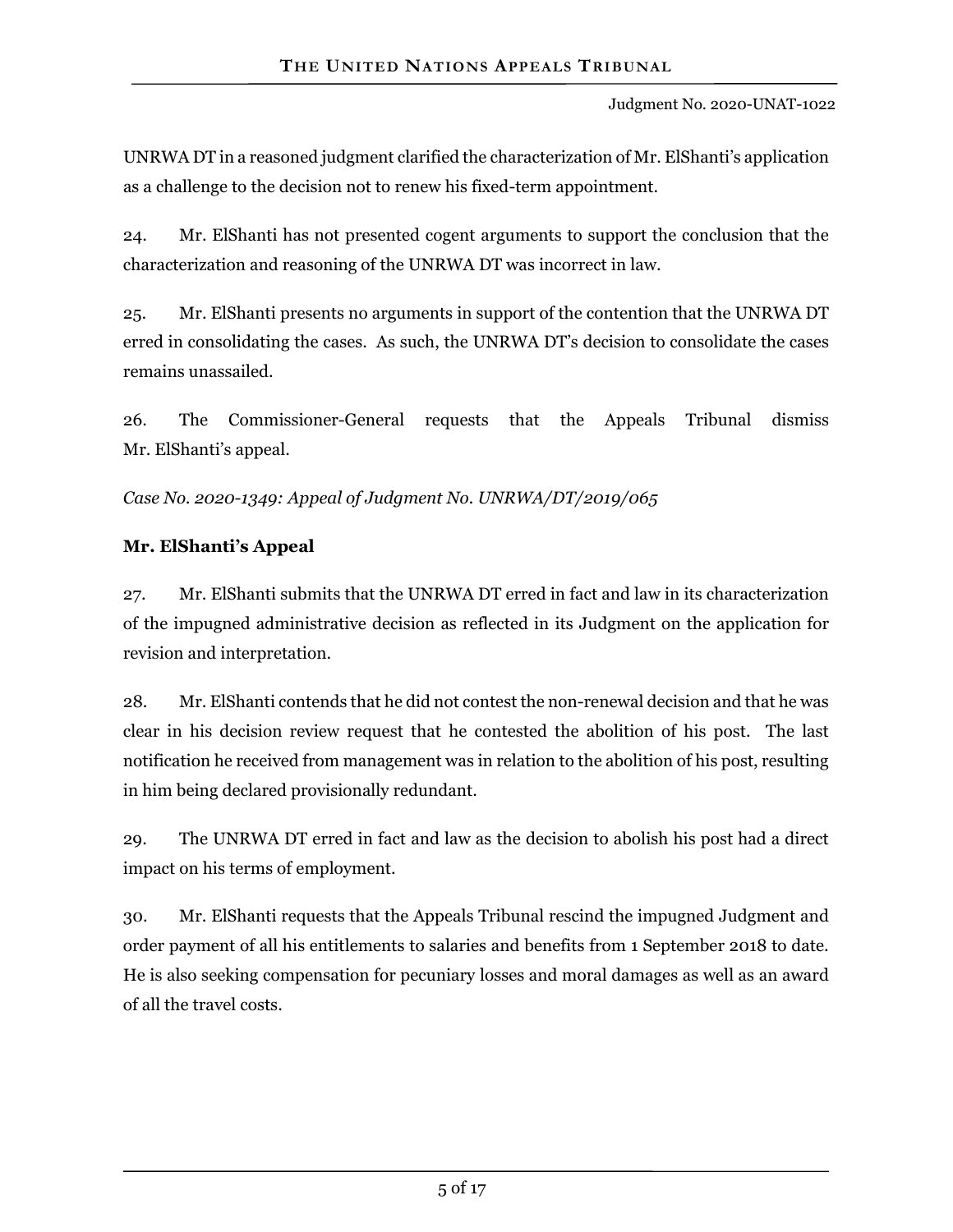#### **The Commissioner-General's answer**

31. Mr. ElShanti has not presented any cogent arguments to support his contention that the characterization and reasoning of the UNRWA DT was incorrect at law. He has not demonstrated in what respect the UNRWA DT—by its interpretation of portions of its previous judgment to clarify the characterization of the impugned decision—exceeded or failed to exercise its jurisdiction, erred on a question of law, committed an error in procedure or erred on a question of fact resulting in a manifestly unreasonable decision.

32. In relation to the application for revision, the UNRWA DT was cognizant of the applicable regulatory framework and correctly dismissed the application for revision, since Mr. ElShanti failed to satisfy the elements for an application for revision.

33. The Commissioner-General requests that the Appeals Tribunal dismiss Mr. ElShanti's appeal.

#### **Considerations**

#### *Preliminary issue*

34. Our Rules of Procedure (Rules) provide for the parties to file appeals, answers, cross-appeals and answers to cross-appeals. They do not, however, provide for an appellant to file comments on an answer. Nevertheless, other pleadings may be allowed under Article 31(1) of the Rules as well as Practice Direction No. 1. Under Section II.A.3 of Practice Direction No. 1, an appellant may make "[a] motion requesting the permission of the Appeals Tribunal to file a pleading after the answer to the appeal" and the Appeals Tribunal may grant such a motion "if there are exceptional circumstances justifying the motion".

35. In the present case, on 23 May 2020 and 15 June 2020, Mr. ElShanti filed an "answer to cross-appeal" and a motion for additional pleadings, respectively, in both of which he attempted to rebut and comment on the arguments put forth by the Agency in this appellate proceeding. In essence, Mr. ElShanti repeated the grounds advanced in his appeals briefs and insisted on the unlawfulness of the UNRWA DT's Judgments under challenge.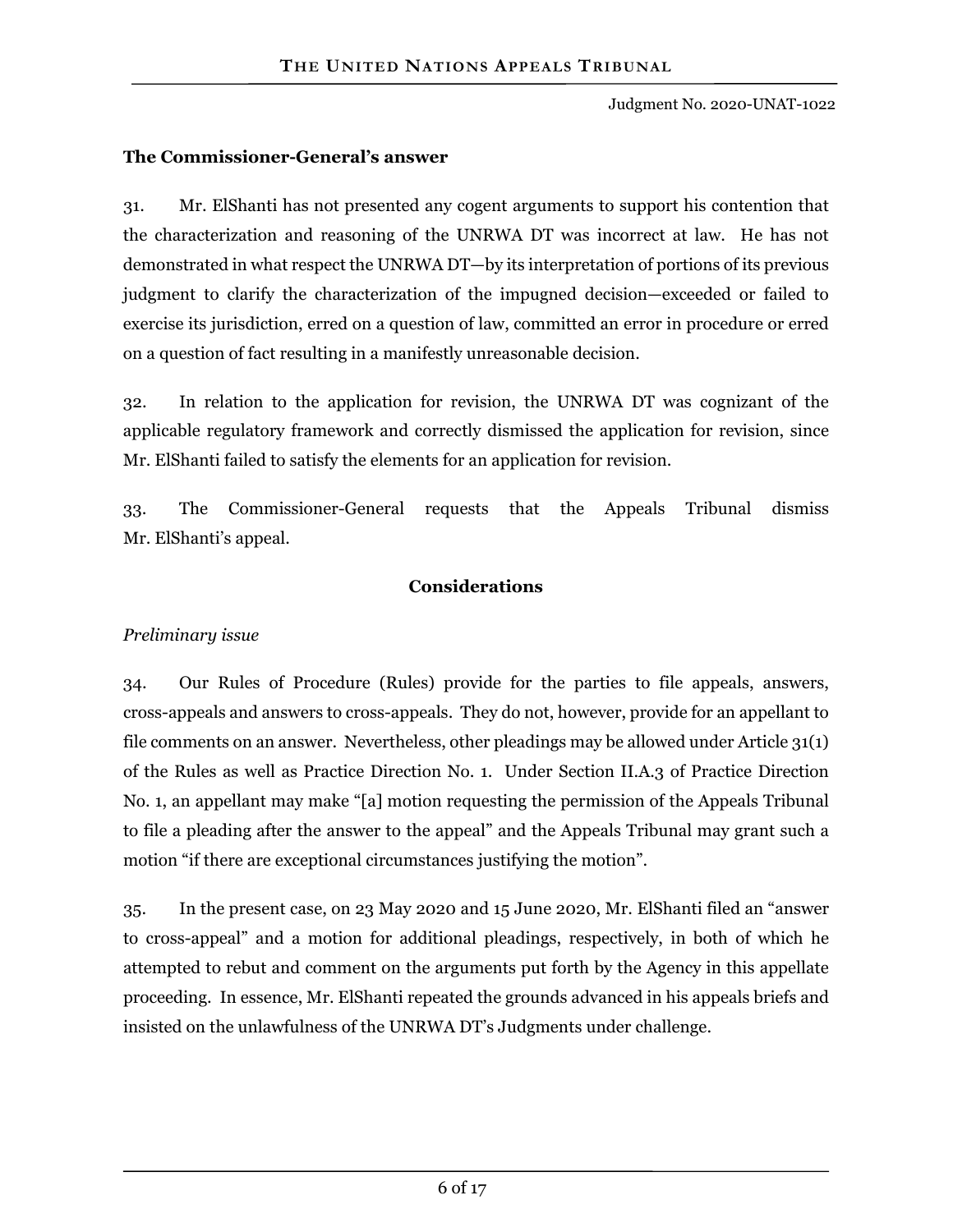36. In these circumstances, this Tribunal finds that Mr. ElShanti has not demonstrated exceptional circumstances for filing additional pleadings, either in his motion or in his "answer to cross-appeal", which is a disguised form of such a motion. He simply reiterates the arguments already contained in his appeals briefs or seeks to provide additional details in response to the Commissioner-General's answer. Thus, Mr. ElShanti's "answer to cross-appeal" as well as his motion for additional pleadings are denied.

37. Moreover, the request of the Commissioner-General not to admit the additional documents annexed to Mr. ElShanti's appeal (in the form of Annex 6: the Dubai visa), which Mr. ElShanti also rebuts in the above "answer to cross-appeal", must be granted. These documents were not filed with the UNRWA DT and Mr. ElShanti, as already noted, has not been successful to make out any case, in terms of Article  $2(5)$  of the Appeals Tribunal Statute, that exceptional circumstances justify the receipt of the additional evidence in the interest of justice and the efficient and expeditious resolution of the proceedings.

#### **Merits**

#### *The consolidation of the cases*

 $38.$  Mr. ElShanti takes issue with the UNRWA DT's decision to consolidate<sup>[1](#page-6-0)</sup> his application (UNRWA/DT/GFO/2018/202) with Mr. Ayman El Najjar's application (UNRWA/DT/GFO/2018/521) against the decision of the Agency not to renew his FTA.

39. At the outset, we note that the UNRWA DT has broad discretion under its Rules of Procedure[2](#page-6-1) in managing its cases. Our jurisprudence has consistently held that the Appeals Tribunal will not lightly interfere with the broad discretion conferred on the first instance tribunal in the management of its cases to enable cases to be judged fairly and expeditiously and for dispensation of justice. We will intervene only in clear cases of denial of due process of law affecting a party's right to produce evidence.[3](#page-6-2)

 $\overline{a}$ 

<span id="page-6-0"></span><sup>1</sup> Impugned Judgment, para. 54.

<span id="page-6-1"></span><sup>2</sup> See Article 14 of the UNRWA DT Rules of Procedure.

<span id="page-6-2"></span><sup>3</sup> *Abdeljalil v. Commissioner-General of the United Nations Relief and Works Agency for Palestine Refugees in the Near East*, Judgment No. 2019-UNAT-960, paras. 42-43 (internal citations omitted).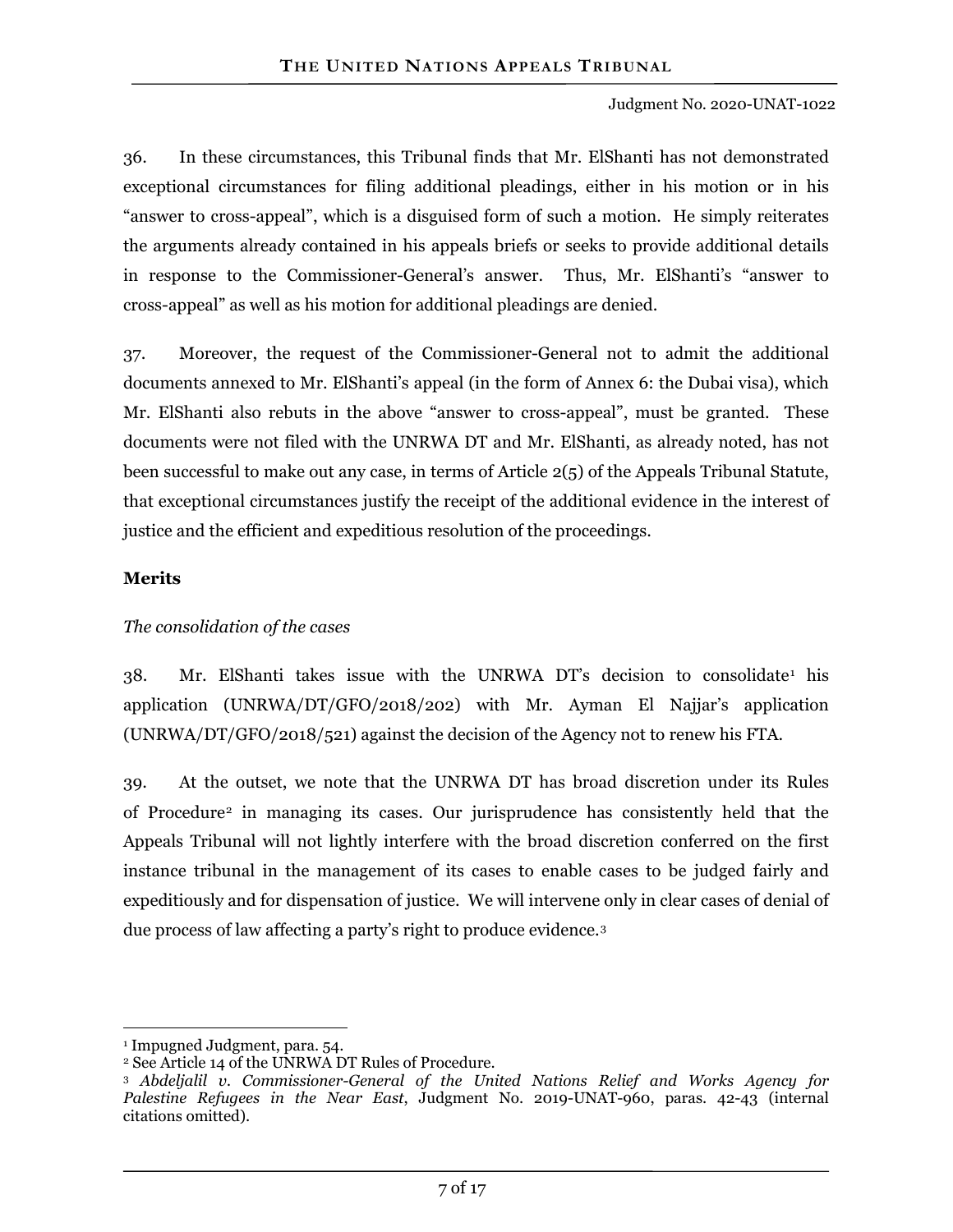40. In the instant case, we are not able to see that this discretion was abused and hence we reject Mr. ElShanti's argument that this threshold has been met.

#### *The characterization of the impugned administrative decision*

41. Mr. ElShanti claims that the characterization of the impugned administrative decision by the UNRWA Dispute Tribunal was not correct as he was contesting the decision dated 25 July 2018 to abolish his post. There is no merit in Mr. ElShanti's claim for the reasons that follow.

42. The Dispute Tribunal has the inherent authority to individualize and define the administrative decision impugned by a party in a specific case, by adequately interpreting and comprehending the application submitted by the moving party, whatever name the party attaches to the document.[4](#page-7-0) 

43. In the case at hand, as per the documents on file, by letter dated 25 July 2018, Mr. ElShanti was individually notified by the Administration that his post would be abolished. Following an agreement reached on 1 September 2018, between the DUO/G and the LSU in Gaza, Mr. ElShanti's FTA was extended on a full-time basis until the end of September 2018. The memorandum of the agreement indicated that: "[i]t must be understood that failure to mobilise additional resources on a significant scale would[,] on October 1[,] lead to implementation of the individual letters shared on July 25, i.e. moving 510 full time to part time contracts and 68 separations". As a result of the failure to mobilize additional resources, on 30 September 2018, Mr. ElShanti was separated from the Agency upon the expiry of his FTA.

44. In view of the surrounding factual elements, after reviewing Mr. ElShanti's application, as well as the Commissioner-General's reply, the UNRWA DT characterized the decision contested by Mr. ElShanti as the decision not to renew his fixed-term appointment upon its expiry. The UNRWA DT, bearing in mind that the Agency's decision to abolish Mr. ElShanti's post was not a reviewable decision as, on its own, it had no direct impact on his terms of appointment, and it merely constituted an act leading to the non-extension of Mr. ElShanti's

<span id="page-7-0"></span> $\overline{a}$ <sup>4</sup> *Farzin v. Secretary-General of the United Nations*, Judgment No. 2019-UNAT-917, para. 39; *Chaaban v. Commissioner-General of the United Nations Relief and Works Agency for Palestine Refugees in the Near East*, Judgment No. 2016-UNAT-611, para. 16.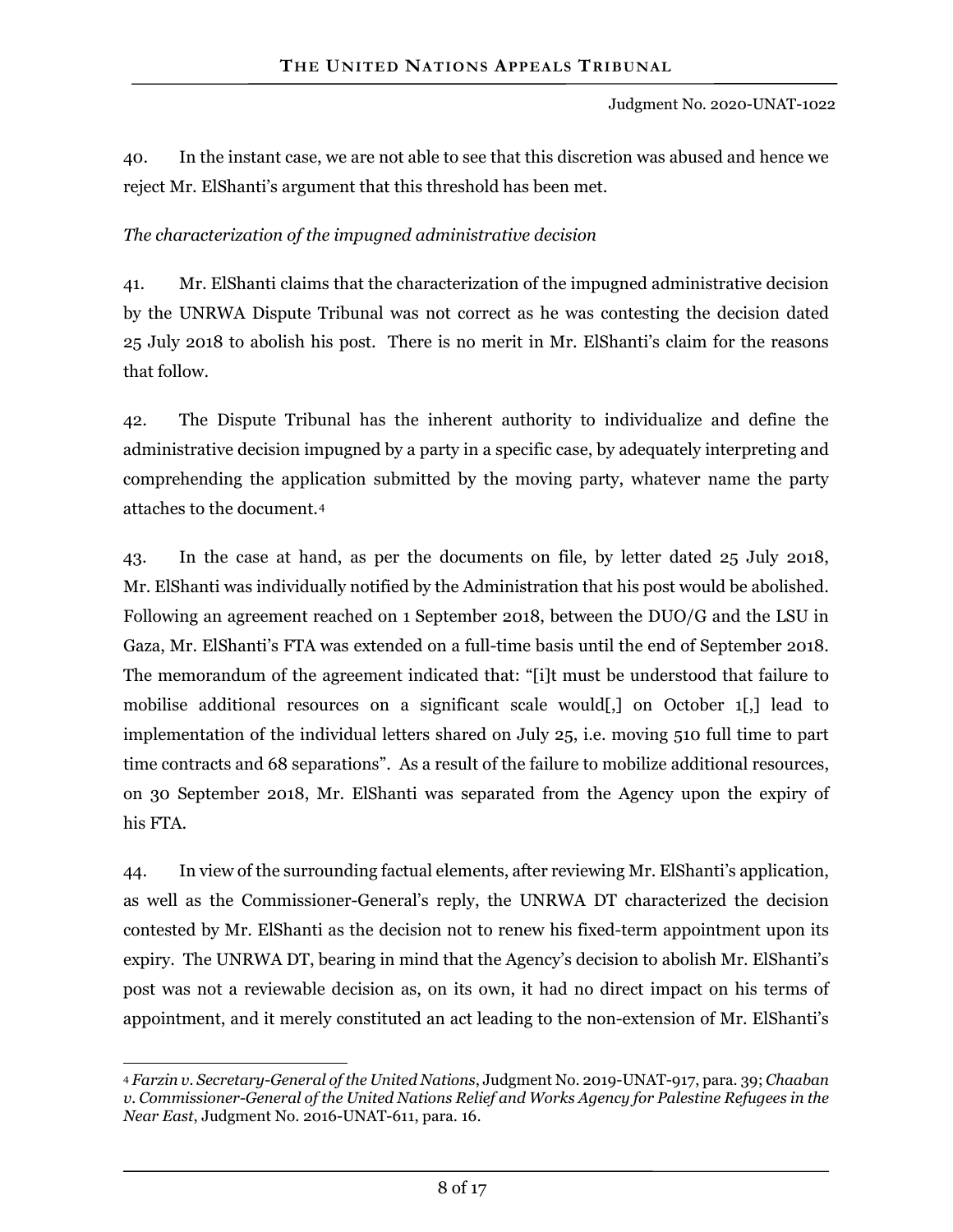FTA, concluded that when Mr. ElShanti requested review of the administrative decision dated 25 July 2028, he was actually contesting the administrative decision not to renew his FTA.

45. In these circumstances, we hold that the UNRWA DT properly and reasonably exercised its duties to interpret and determine the scope and nature of Mr. ElShanti's application. The UNRWA Dispute Tribunal was not limited to the staff member's description of the contested or impugned decision; quite properly, it could consider the application as a whole, including the relief or remedies requested by the staff member, in determining the contested or impugned decisions to be reviewed.

46. Hence, its conclusion in terms of the identification of the impugned administrative decision was correct and comports with the Appeals Tribunal's jurisprudence concerning the role of the Dispute Tribunal in individualizing and defining the administrative decision impugned by a party and the nature of an administrative decision that abolishes a post as an act leading to the non-extension or termination of a contract,[5](#page-8-0) which is the executable administrative decision (décision exécutoire). Therefore, the UNRWA Dispute Tribunal did not err in law or fact in determining the decision that Mr. ElShanti contested.

47. In addition, we agree with the Commissioner-General's note that all of the above issues, with regard to the characterization of the impugned decision, were the subject of Mr. ElShanti's application for revision and interpretation of judgment he filed on 6 October 2019 and were properly explained to him by the UNRWA DT in Judgment No. UNRWA/DT/2019/065 dated 12 November 2019.

48. Turning to the remaining part of the appeal, whereby Mr. ElShanti appears to challenge, in an incoherent and predominantly not easily comprehensible way, the UNRWA DT's findings in terms of the status of his fixed-term contract and the non-extension of his FTA, we note that Mr. ElShanti's appeal brief altogether fails to identify which of the grounds of appeal set out in Article 2(1) of the Appeals Tribunal Statute he relies upon in challenging the Judgment on the merits. Mr. ElShanti's appeal brief solely expresses disagreement with the Judgment on the

<span id="page-8-0"></span> $\overline{a}$ <sup>5</sup> *Al-Refaea v. Commissioner-General of the United Nations Relief and Works Agency for Palestine Refugees in the Near East*, Judgment No. 2019-UNAT-971, para. 24; *Al Saleh v. Commissioner-General of the United Nations Relief and Works Agency for Palestine Refugees in the Near East*, Judgment No. 2018-UNAT-888, para. 10.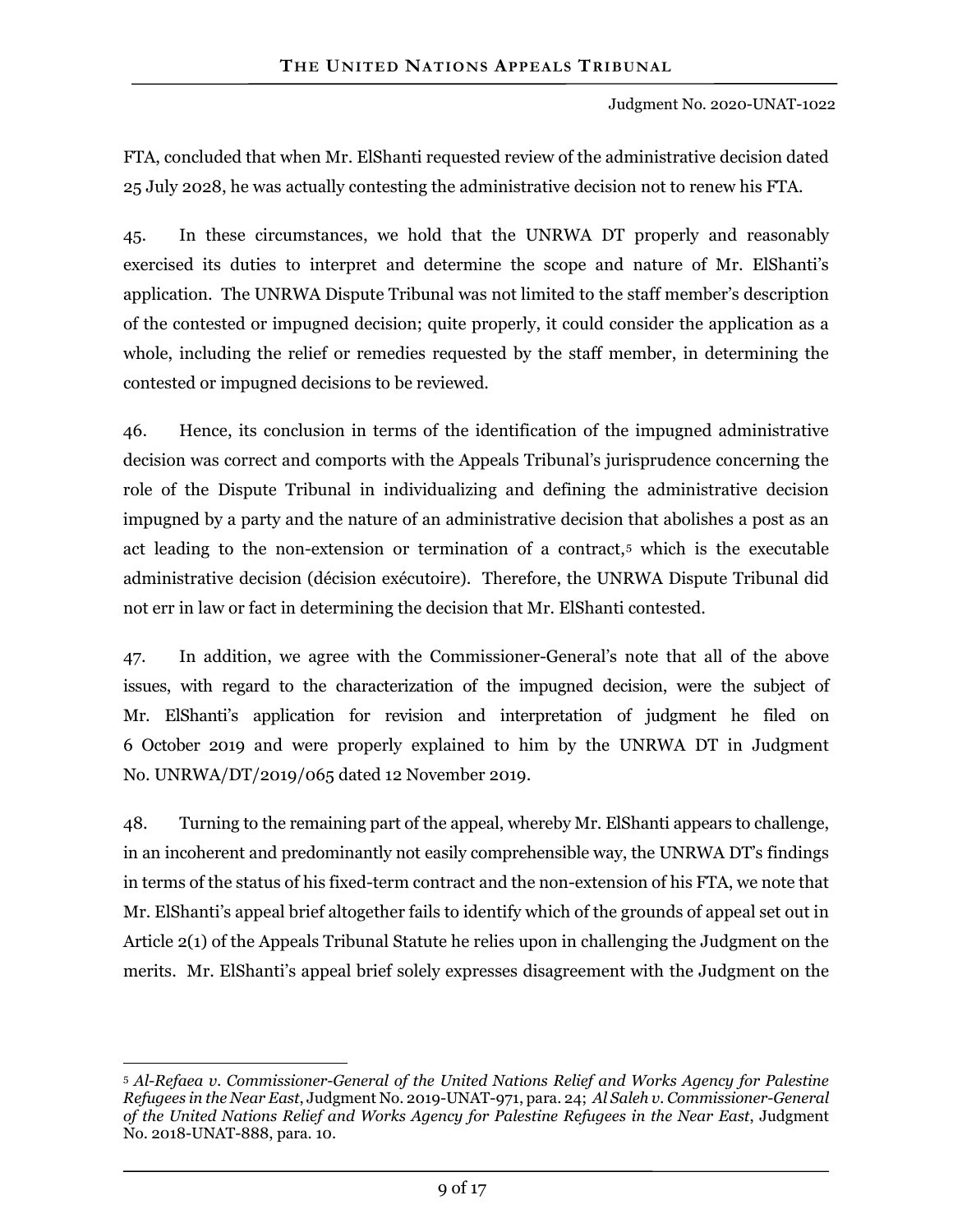merits and repeats arguments already thoroughly considered and rejected by the UNRWA DT. The appeal thus constitutes an impermissible attempt to reargue the merits of his case.

49. Specifically, his other arguments raised in the appeal are essentially identical to those raised before the UNRWA DT. He has not identified any specific error made by the UNRWA DT. The Appeals Tribunal has consistently stated that the appeals procedure is of a corrective nature and is not an opportunity for a dissatisfied party to reargue his or her case. A party cannot merely repeat on appeal arguments that did not succeed in the lower court. Rather, he or she must demonstrate that the court below has committed an error of fact or law warranting intervention by the Appeals Tribunal.[6](#page-9-0)

50. In any event, the UNRWA DT properly reviewed the contested decision in accordance with the applicable law. It noted that, pursuant to Area Staff Rule 109.5, a "fixed-term appointment shall expire without prior notice on the expiration date specified in the letter of appointment" and that Area Staff Circular No. 4/95 dated 5 April 1995, on Area Staff posts and appointments, provides in paragraph 6 that "Extension of appointment will depend on the Agency's continuing need for the post, the availability of funding and the staff member's performance". The Appeals Tribunal had consistently affirmed the validity of the principle that fixed-term appointments or appointments of limited duration carry no expectation of renewal or conversion to another type of appointment.[7](#page-9-1)

51. The UNRWA DT was cognizant of the Appeals Tribunal jurisprudence that an administrative decision not to renew a fixed-term appointment can be challenged on the grounds that the Administration has not acted fairly, justly or transparently with the staff member or was motivated by bias, prejudice or improper motive; the staff member has the burden of proving such factors played a role in the administrative decision.<sup>[8](#page-9-2)</sup> The UNRWA DT was also aware[9](#page-9-3) that, as the Appeals Tribunal has consistently held, an international

 $\overline{a}$ 

<span id="page-9-0"></span><sup>6</sup> *Abu Salah v. Commissioner-General of the United Nations Relief and Works Agency for Palestine Refugees in the Near East*, Judgment No. 2019-UNAT-974, para. 33; *Kule Kongba v. Secretary-General of the United Nations*, Judgment No. 2018-UNAT-849, para. 19.

<span id="page-9-1"></span><sup>7</sup> *Abdeljalil v. Commissioner-General of the United Nations Relief and Works Agency for Palestine Refugees in the Near East*, Judgment No. 2019-UNAT-960, para. 20; *Nouinou v. Secretary-General of the United Nations*, Judgment No. 2019-UNAT-902, para. 44.

<span id="page-9-3"></span><span id="page-9-2"></span><sup>8</sup> *Abdeljalil v. Commissioner-General of the United Nations Relief and Works Agency for Palestine Refugees in the Near East,* Judgment No. 2019-UNAT-960, para. 22; *Nouinou v. Secretary-General of the United Nations*, Judgment No. 2019-UNAT-902, para. 47, citing *He v. Secretary-General of the United Nations*, Judgment No. 2018-UNAT-825, para. 43, in turn citing *Muwambi v. Secretary-General of the United Nations*, Judgment No. 2017-UNAT-780, para. 27. <sup>9</sup> Impugned Judgment, para. 62.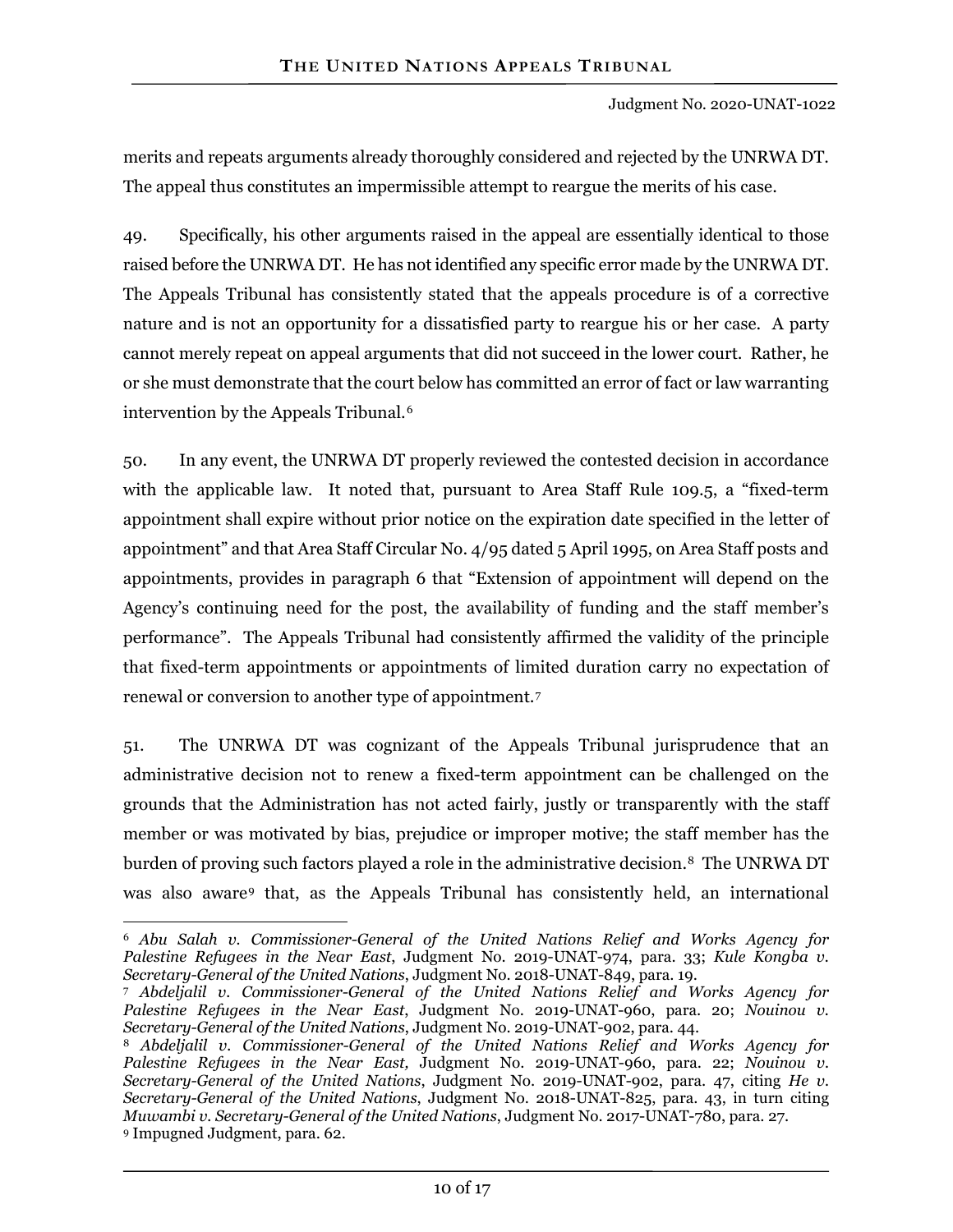organization has the power to restructure some or all of its departments or units, which includes the abolition of posts, the creation of new posts and the redeployment of staff.<sup>[10](#page-10-0)</sup>

52. Subsequently, in order to consider the rationale for the non-renewal, the UNRWA DT assessed the comprehensive documentary record before it, including, *inter alia*, the Commissioner-General's e-mail dated 7 July 2017 related to the financial difficulties faced by the Agency, a subsequent update dated 16 August 2018 about the internal measures adopted by the Commissioner-General to address the financial crisis, as well as the already mentioned letter to all staff members in the GFO dated 6 March 2018 from the DUO/G, who highlighted the financial difficulties the Agency was facing due to the sudden decrease in contributions to the Agency.<sup>[11](#page-10-1)</sup>

53. Applying those principles to the specific facts of the case, the UNRWA DT concluded that:[12](#page-10-2)

the rationale behind the non-renewal of the Applicants' appointments is clear from the CG's messages to staff members and from public information with respect to the significant decrease in funding from certain donors. As a result, it was within the Agency's discretionary authority to restructure some or all of its departments or units, including abolishing posts, creating new posts, and redeploying staff. It is clear from the CG's messages that the decrease in funding significantly affected the Agency's EA for the GFO and WBFO insofar as the CG decided to take some internal measures with respect to the Agency's community mental health programme and cash for work programme in Gaza in order to protect vital food assistance to a million refugees.

The UNRWA DT accordingly found that the challenged administrative decision was reasonable.

54. Moreover, the UNRWA DT examined whether the contested decision was ill-motivated and concluded that Mr. ElShanti and the other applicants in the consolidated case had "failed to sustain the burden of proof required to establish that the non-renewal decisions were

<span id="page-10-0"></span> $\overline{a}$ <sup>10</sup> *Abdeljalil v. Commissioner-General of the United Nations Relief and Works Agency for Palestine Refugees in the Near East*, Judgment No. 2019-UNAT-960, para. 19; *Nouinou v. Secretary-General of the United Nations*, Judgment No. 2019-UNAT-902, para. 34.

<span id="page-10-1"></span><sup>11</sup> In this letter, written *in tempore non suspecto***,** the DUO/G stated that: "The huge reduction in funding of almost US\$ 300 million of more than US\$ 350 million that was expected in 2018 for both our Programme Budget and Emergency Appeals by UNRWA's largest donor, the USA, plunged the Agency into a dramatic and sudden existential crisis".

<span id="page-10-2"></span><sup>12</sup> Impugned Judgment, para. 62.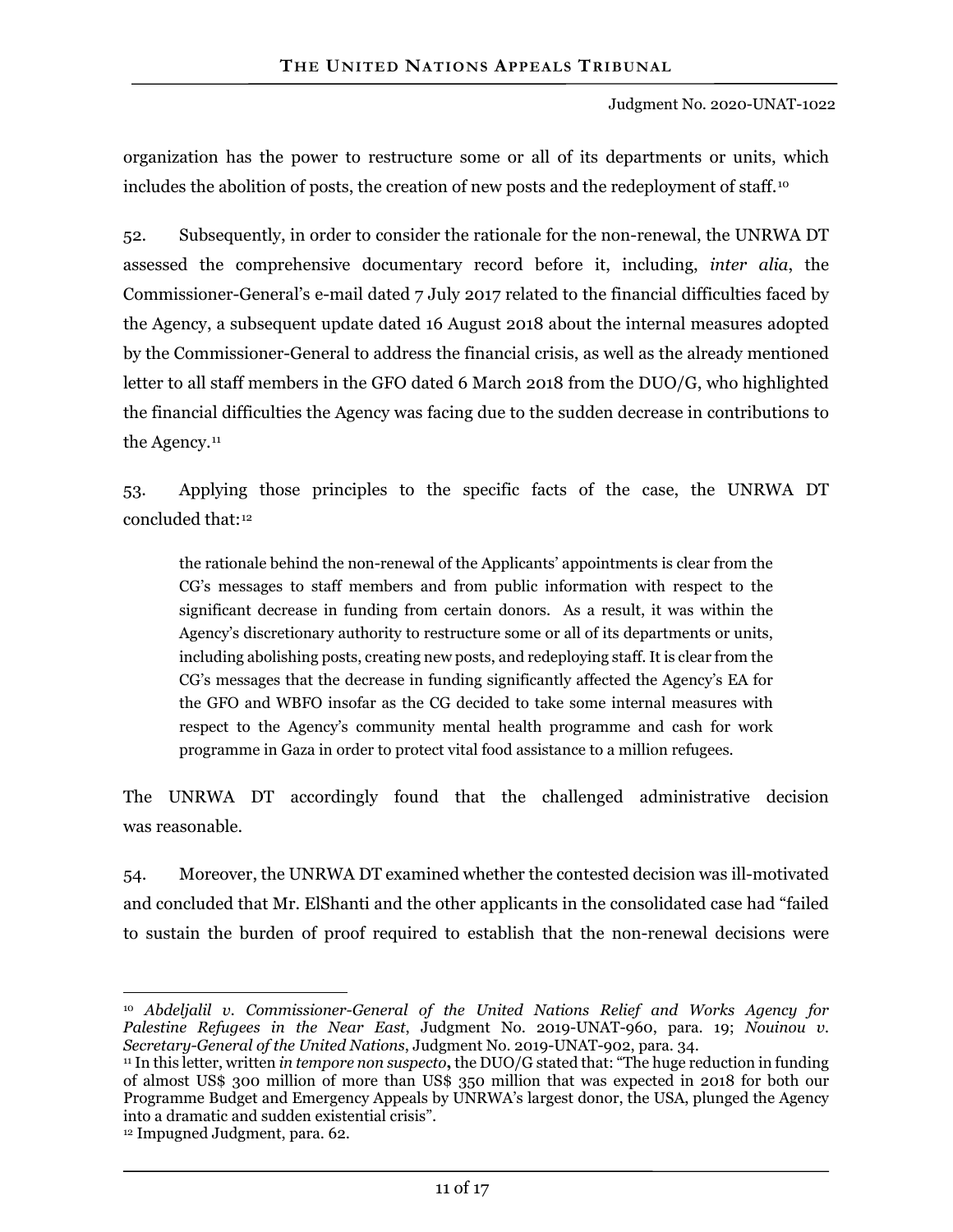exercised arbitrarily or capriciously, were motivated by prejudice or other extraneous factors, or were flawed by procedural irregularity or error of law".[13](#page-11-0)

55. The Appeals Tribunal finds no reason to differ from these conclusions.

56. Having failed to establish any error of law or fact by the UNRWA DT, the appeal against Judgment No. UNRWA/DT/2019/051 fails.

*Appeal of the UNRWA DT Judgment on interpretation*

57. Article 12, paragraph 3, of the Statute of the UNRWA DT provides, as follows:

Either party may apply to the Dispute Tribunal for an interpretation of the meaning or the scope of the final judgement, provided that it is not under consideration by the Appeals Tribunal.

58. Article 25 of the Rules of Procedure of the UNRWA DT provides:

Either party may apply to the Dispute Tribunal through the Registrar for an interpretation of the meaning or scope of a judgement provided it is not under consideration by the United Nations Appeals Tribunal. The application for interpretation shall be sent by the Registrar to the other party who shall have 30 days after receipt to submit comments on the application. The Dispute Tribunal will decide whether to admit the application for interpretation and, if so, shall issue its interpretation.

59. Article 2(1) of the Appeals Tribunal's Statute provides:

The Appeals Tribunal shall be competent to hear and pass judgement on an appeal filed against a judgement rendered by the United Nations Dispute Tribunal in which it is asserted that the Dispute Tribunal has:

- (a) Exceeded its jurisdiction or competence;
- (b) Failed to exercise jurisdiction vested in it;
- (c) Erred on a question of law;
- (d) Committed an error in procedure, such as to affect the decision of the case; or
- (e) Erred on a question of fact, resulting in a manifestly unreasonable decision.

<span id="page-11-0"></span> $\overline{a}$ <sup>13</sup> *Ibid*., para. 67.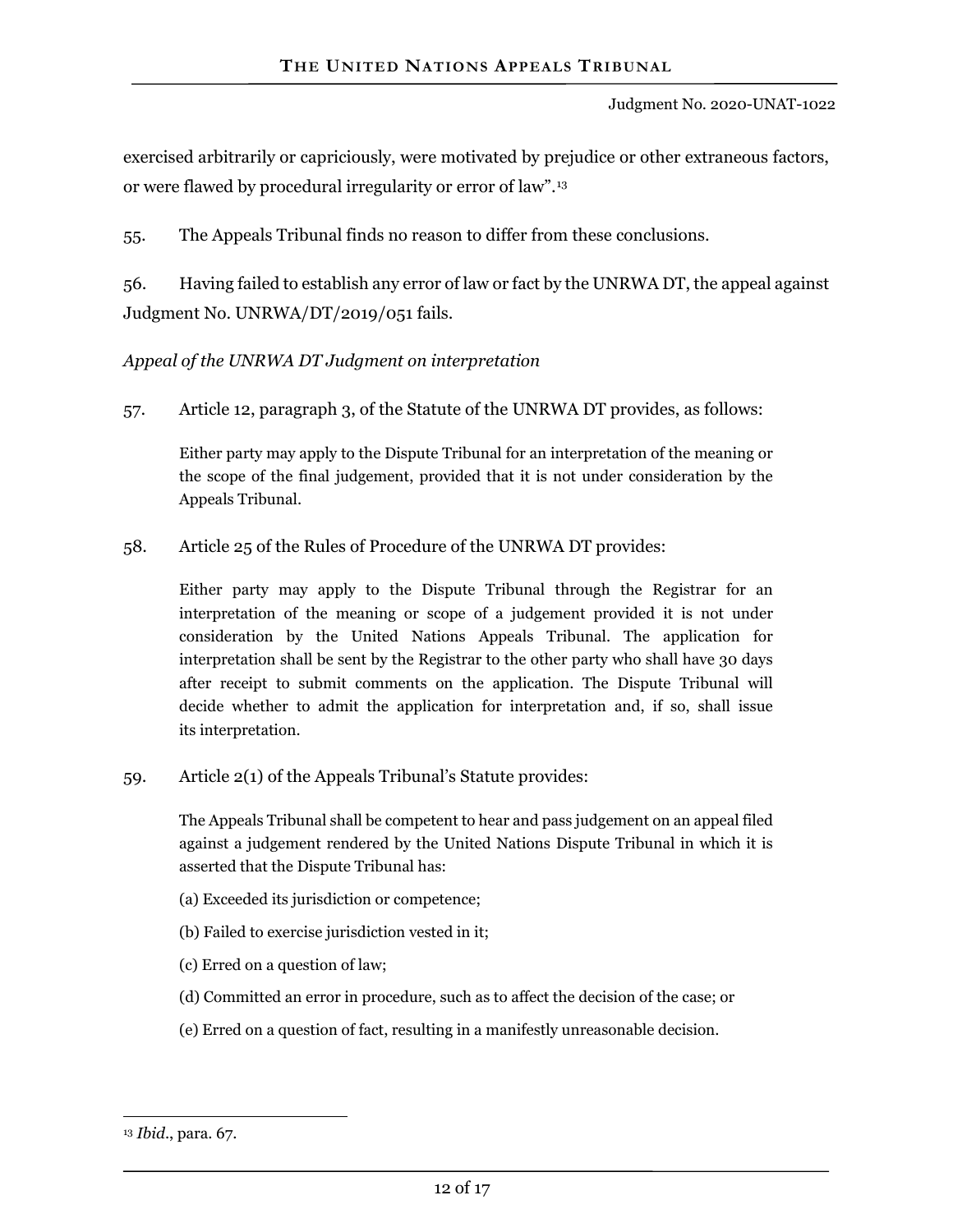#### 60. As the Appeals Tribunal has held:[14](#page-12-0)

… The word "judgment" in article 2(1) of the Appeals Tribunal's Statute includes a decision or order obtained in an action or in proceedings properly so called. It does not include the subsequent interpretation of such judgment; the literal meaning of the notion "interpret" is "to explain the meaning of something" and the word "interpretation" is "the particular way in which something is understood or explained".

… The exercise of interpretation under Article 30 of the UNDT Rules of Procedure is not an avenue for review or the basis for a fresh judgment. Any dissatisfaction with the meaning of a judgment by the UNDT may be raised in an appeal against the substantive judgment.

… A party to a UNDT proceeding may choose to request an interpretation of the underlying judgment or appeal the underlying judgment to the Appeals Tribunal, but he or she cannot first request the UNDT for an interpretation and then appeal the interpretation judgment to the Appeals Tribunal.

61. As such, UNRWA Judgment No. UNRWA/DT/2019/065, in so far as it addresses Mr. ElShanti's application for interpretation, was merely an explanation of its Judgment No. UNRWA/DT/2019/051 issued on 9 September 2019. It is not a fresh decision or judgment within the meaning of Article 2(1) of the Statute of the Appeals Tribunal.

62. This part of the appeal against Judgment No. UNRWA/DT/2019/065 is therefore not receivable.

#### *Appeal of the UNRWA DT Judgment on revision*

63. Turning to the part of the appeal that challenges Judgment No. UNRWA/DT/2019/065 in so far as the latter addresses the application for revision of the afore-mentioned Judgment No. UNRWA/DT/2019/051, we find it without merit for the reasons that follow.

64. Article 12, paragraph 1, of the Statute of the UNRWA DT provides:

Either party may apply to the Dispute Tribunal for a revision of an executable judgement on the basis of the discovery of a decisive fact which was, at the time the judgement was rendered, unknown to the Dispute Tribunal and to the party applying

<span id="page-12-0"></span> $\overline{a}$ 14 *Gehr v. Secretary-General of the United Nations*, Judgment No. 2013-UNAT-333, paras. 12-14; See also, *Tadonki v. Secretary-General of the United Nations*, Judgment No. 2010-UNAT-010, para. 7.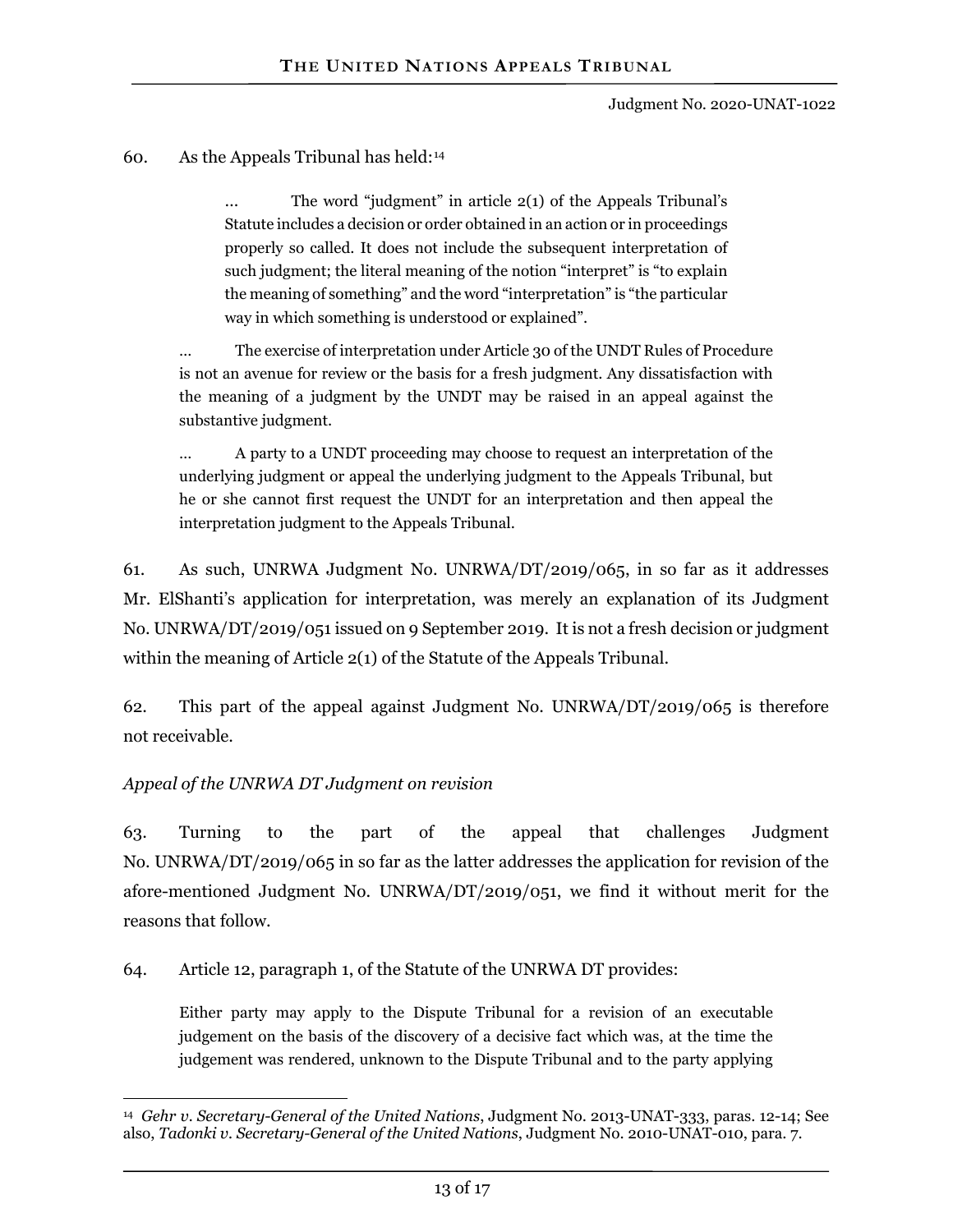for revision, always provided that such ignorance was not due to negligence. The application must be made within 30 calendar days of the discovery of the fact and within one year of the date of the judgement.

65. Article 24 of the Rules of Procedure of the UNRWA DT provides:

1. Either party may apply to the Dispute Tribunal through the Registrar for a revision of an executable judgement on the basis of the discovery of a decisive fact which was, at the time the judgement was rendered, unknown to the Tribunal and to the party applying for revision, always provided that such ignorance was not due to negligence.

2. The application for revision must be made within 30 calendar days of the discovery of the fact and within one year of the date of the judgement.

3. The application for revision shall be sent by the Registrar to the other party, who has 30 days after receipt to submit comments to the Registrar.

66. Having reviewed Mr. ElShanti's application for revision of its Judgment No. UNRWA/DT/2019/051, the UNRWA DT stated:[15](#page-13-0)

… As the United Nations Appeals Tribunal (the "UNAT") held in *Saeed* 2017- UNAT-719, paragraphs 10-11, the Applicant must show or identify a decisive fact which, at the time of the Judgment, was unknown to both the Tribunal and the Applicant. The Applicant must also demonstrate that such ignorance of the decisive fact was not due to the negligence of the Applicant and that the fact identified would have been decisive in reaching the Judgment. In the present case, the Applicant failed to do so. Therefore, the Applicant's application for the revision of the Judgment is dismissed

67. The Appeals Tribunal is satisfied that, in arriving at its conclusion, the UNRWA DT did not err in law or fact, resulting in a manifestly unreasonable decision.

68. Central to the question of whether a UNRWA DT Judgment should be open to revision is the discovery of a decisive fact, unknown to the UNRWA Dispute Tribunal and to the party applying for revision at the time of the Judgment;<sup>[16](#page-13-1)</sup> that such ignorance was not due to the negligence of the applicant; and that the fact identified would have been decisive in reaching the decision.[17](#page-13-2)

 $\overline{a}$ 

<span id="page-13-0"></span><sup>15</sup> Impugned Judgment, para. 21.

<span id="page-13-2"></span><span id="page-13-1"></span><sup>16</sup> *Mbaigolmem v. Secretary-General of the United Nations*, Judgment No. 2018-UNAT-890, para. 13. <sup>17</sup> *Saeed v. Commissioner-General of the United Nations Relief and Works Agency for Palestine Refugees in the Near East*, Judgment No. 2017-UNAT-719, para. 11; *El Saleh v. Commissioner-General of the United Nations Relief and Works Agency for Palestine Refugees in the Near East*, Judgment No. 2015-UNAT-594, para. 34.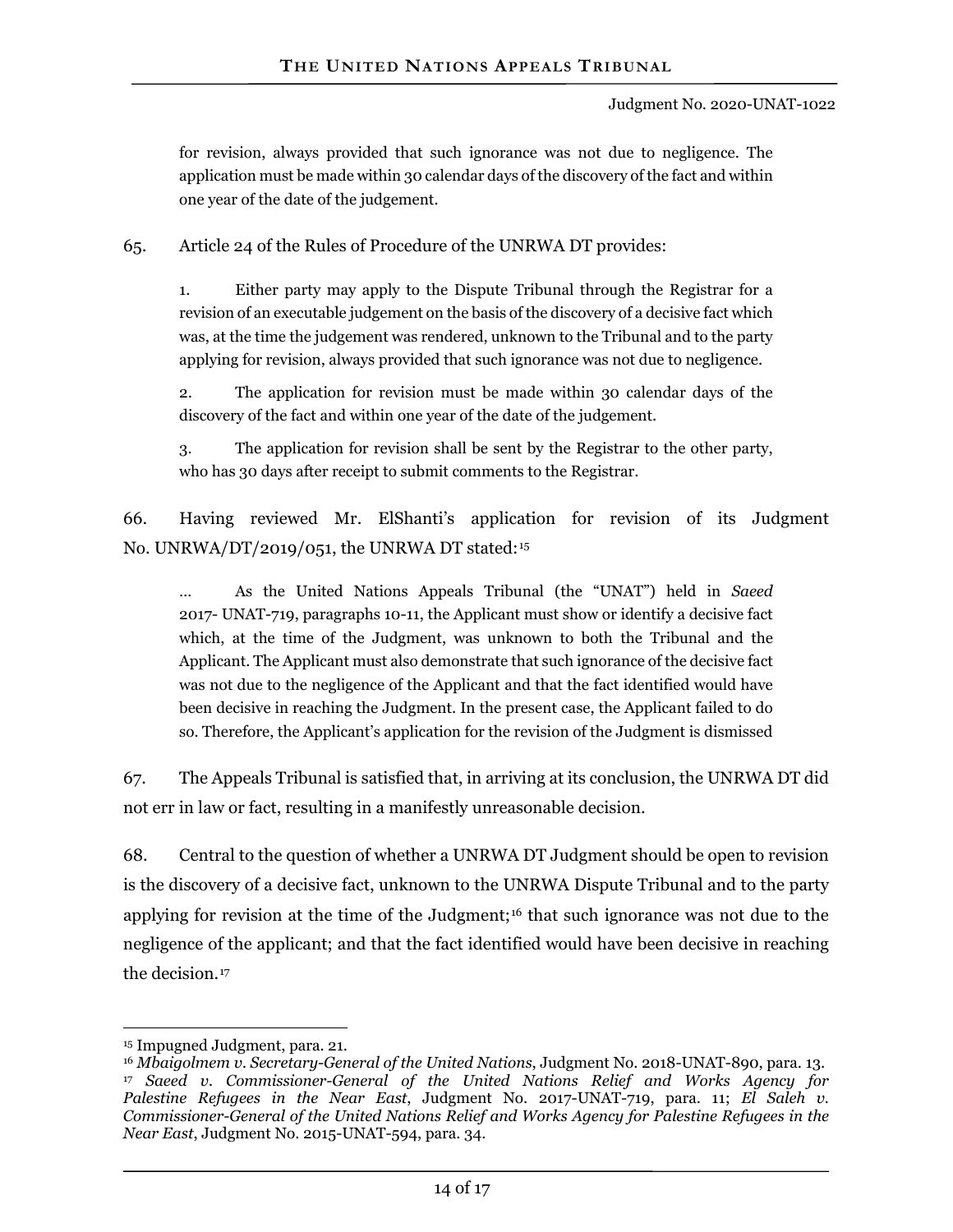69. The Appeals Tribunal's jurisprudence on the issue of revision applications which come before it, under Article 11(1) of the Statute of the Appeals Tribunal, emphasizes that an application is receivable if it fulfils the strict and exceptional criteria set down in its Statute.[18](#page-14-0) This principle also applies to revision cases before the Dispute Tribunal, in light of the similarity of its statutory provisions on revision to those of the Appeals Tribunal.<sup>19</sup>

70. Having given due consideration to the parties' submissions in this case (including the submissions before the UNRWA DT), we agree with, and uphold, the UNRWA DT's finding that Mr. ElShanti did not present to the UNRWA Dispute Tribunal any new decisive fact in order to succeed in his request for revision.

71. The grounds upon which Mr. ElShanti attempted to anchor his application for revision did not meet the strict test set out in Article 12(1) of the Statute of the UNRWA DT and Article 24 of the Rules of Procedure of the UNRWA DT, quoted above. In so far as Mr. ElShanti complained that the UNRWA DT erred in fact and law in its Judgment No. UNRWA/DT/2019/051 issued on 9 September 2019, such did not bring his application within the parameters of the above Articles of the Statute and Rules of Procedure of UNRWA DT.

72. In these circumstances, the Appeals Tribunal holds that the application for revision filed by Mr. ElShanti constituted in reality a disguised way to criticize UNRWA DT Judgment No. UNRWA/DT/2019/051 or to disagree with it. However, Articles 12(1) of the Statute and Article 24 of the Rules of Procedure of the UNRWA DT do not allow the use of an application for revision for such a goal or as a way to modify, complete or improve a judgment by the UNRWA Dispute Tribunal.

73. Then, Mr. ElShanti advances, in the course of his appeal, submissions claiming errors in law or fact on the part of the UNRWA DT in its Judgment No. UNRWA/DT/2019/051 in relation to the non-extension of his FTA by the Administration and the abolition of his post. Nevertheless, the Appeals Tribunal will not embark on a consideration of these complaints in the context of this appeal because the Appeals Tribunal is not competent to do so. Mr. ElShanti cannot use his appeal against the rejection of the application for revision to litigate this issue.[20](#page-14-2)

<span id="page-14-1"></span><sup>19</sup> *Abassa v. Secretary-General of the United Nations*, Judgment No. 2014-UNAT-484, para. 33.

<span id="page-14-0"></span> $\overline{a}$ <sup>18</sup> *Mbaigolmem v. Secretary-General of the United Nations*, Judgment No. 2018-UNAT-890, para. 12; *Applicant v. Secretary-General of the United Nations*, Judgment No. 2013-UNAT-393, para. 14, citing *Beaudry v. Secretary-General of the United Nations*, Judgment No. 2011-UNAT-129, para. 16.

<span id="page-14-2"></span><sup>20</sup> *Ibid.*, para. 36.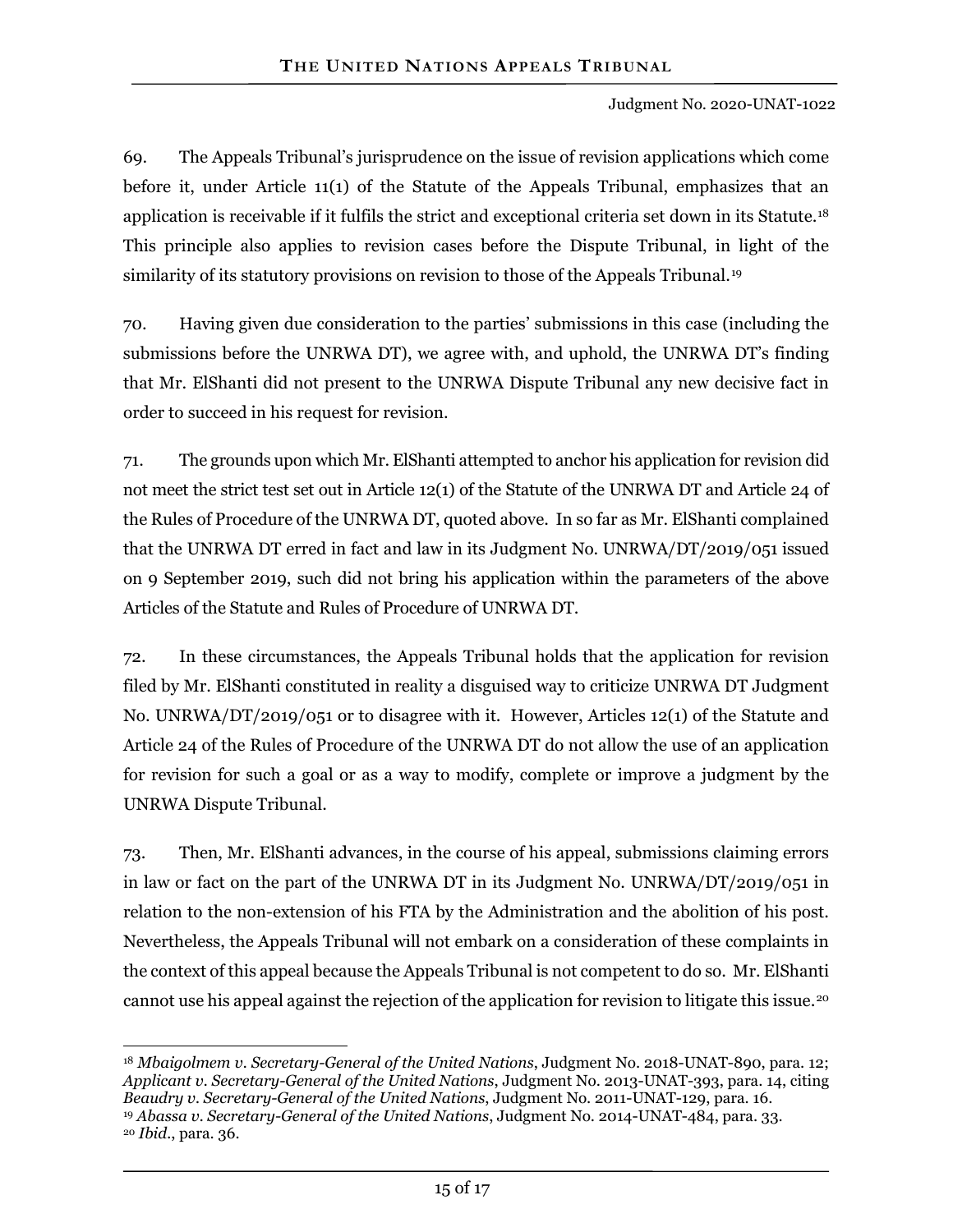74. In the same line of reasoning, we dismiss Mr. ElShanti's contentions that the UNRWA DT erred in fact and law in its characterization of the impugned administrative decision as reflected in its judgment on the application for revision and interpretation, as he did not contest the non-renewal decision and that he was clear in his decision review request that he contested the abolition of his post.

75. The issues alleged by Mr. ElShanti did not fall within the material scope of the trial on the application for revision but were the subject of the application on the merits before the UNRWA DT and the core issues addressed by the UNRWA DT in its Judgment No. UNRWA/DT/2019/051. Hence, Mr. ElShanti's submissions constitute, in reality, another disguised way to challenge Judgment No. UNRWA/DT/2019/051, which is not acceptable by the Appeals Tribunal. As already stated, Mr. ElShanti appears to treat the application for revision as an appeal of some sort. However, an application for revision is not a substitute for an appeal.<sup>21</sup> And, as we have stated many times, no party may seek revision of a judgment merely because that party is dissatisfied with the pronouncement of the Tribunal and wants to have a second round of litigation.<sup>[22](#page-15-1)</sup>

76. In any case, Mr. ElShanti had the opportunity to raise his complaints against Judgment No. UNRWA/DT/2019/051 by filing an appeal, which he did unsuccessfully.

77. In light of the above, we find no merit in the application for revision and, accordingly, Mr. ElShanti's appeal is dismissed.

 $\overline{a}$ <sup>21</sup> *Eid v. Secretary-General of the United Nations*, Judgment No. 2011-UNAT-145, para. 2.

<span id="page-15-1"></span><span id="page-15-0"></span><sup>22</sup> *Elasoud v. Secretary-General of the United Nations*, Judgment No. 2013-UNAT-391, para. 13.